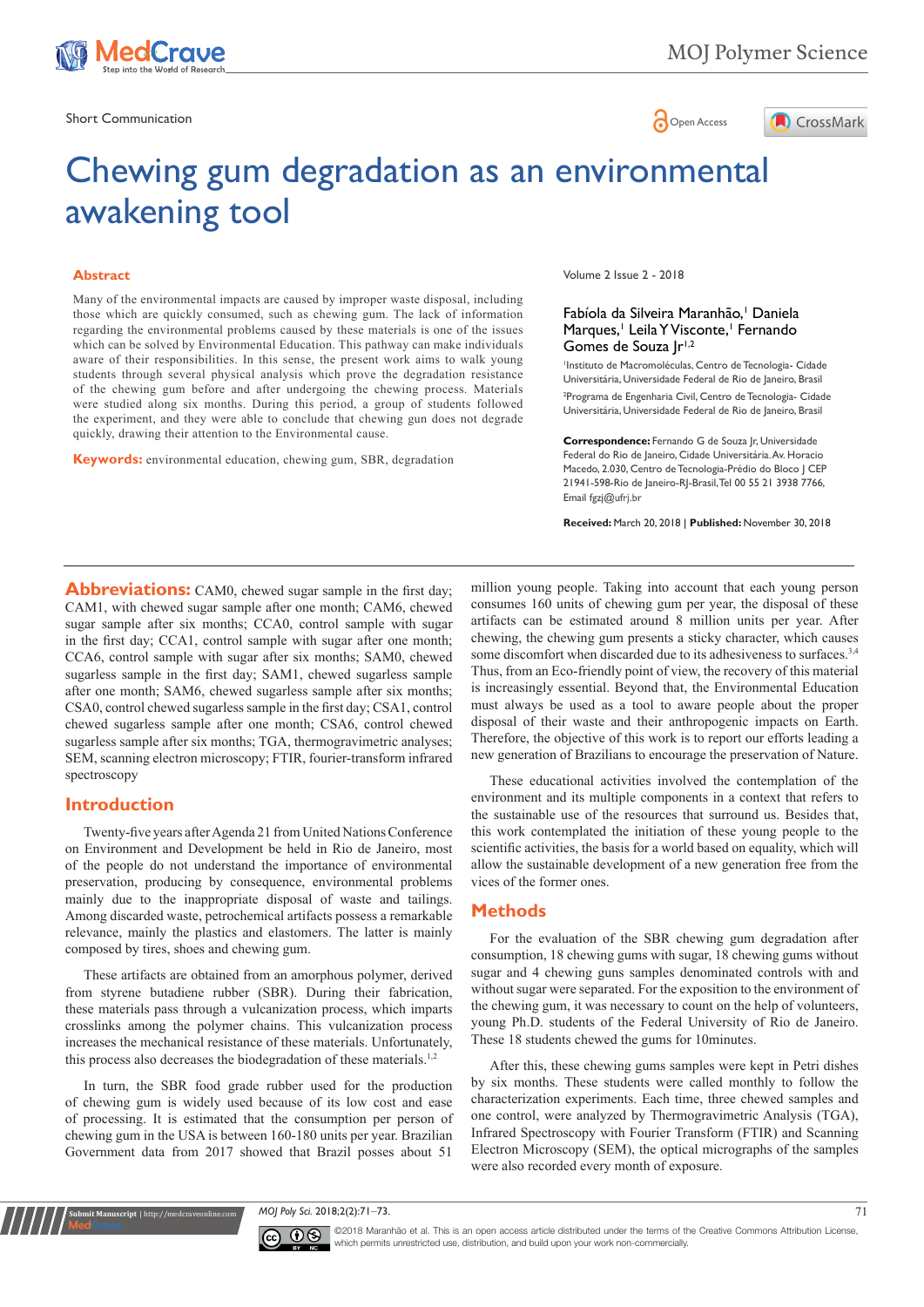More specifically, Fourier transform infrared spectroscopy using attenuated total reflectance (FTIR-ATR) analyses were performed in a Perkin- Elmer 1720X Fourier transform spectrometer. The FTIR spectra were obtained using ATR (diamond crystal) in an inert atmosphere, with a resolution of 4cm-1 in the range 4000–675cm-1. Stored results were averages of 124 scans.

Simultaneous Thermal Analysis (STA) was performed using a PerkinElmer STA 6000. Measurements were carried out under nitrogen at a heating rate of 20°C/min up to 700°C with a gas flow rate of 20mL/min.

Scanning electron microscopy (SEM) experiments were performed with a JEOL JSM-5610 LV microscope, using acceleration voltage of 15kV. Samples were coated with gold to study the morphology of the prepared materials.

#### **Results**

The analysis of the mass loss of the samples was performed during the six months of the experiment, and the results are shown in Table 1. From the results, it was possible to conclude that all the samples kept the same mass along the experimental time. The absence of mass variation is substantial evidence that the tested materials are not readily degradable.

Figure  $1\&$  2 show some the pictures of the samples taken during the six months of the experiment. The obtained results allowed inferring that mainly samples kept the same colors indicating the lack of degradation. Among tested samples, only the CCA presented in Figure 2 shown decoloration possibly due to the proliferation of bacteria able to degrade sugars. This assumption is proved by the SEM analysis, which shows the proliferation of bacteria's only on the surface of the CCA sample, as one can see in Figure 3. The other samples did not present these biostructures of the *Staphylococci* bacteria on their surface.

**Table 1** Mass of the tested samples

| Time<br>(month) | CSA(%)          | $CCA (\%)$      | <b>SAM (%)</b>  | CAM (%)         |
|-----------------|-----------------|-----------------|-----------------|-----------------|
|                 | $100.0 \pm 0.7$ | $100.0 \pm 2.3$ | $100.0 \pm 3.0$ | $100.0 \pm 5.2$ |
| 3<br>6          | $96.1 \pm 1.3$  | $98.4 \pm 4.0$  | $95.8 \pm 4.5$  | $99.1 \pm 5.6$  |
|                 | $92.7 \pm 2.1$  | $97.5 \pm 6.4$  | $95.4 \pm 3.9$  | $99.0 \pm 6.6$  |



**Figure 1** Samples CSA0 (a); CSA1 (b); CSA6 (c); SAM0 (d); SAM1 (e); and SAM6 (f).



**Figure 2** Samples CCA0 (a); CCA1 (b); CCA6 (c); CAM0 (d); CAM1 (e); and CAM6 (f).



**Figure 3** SEM of the CCA sample after six months.

TGA results also did not show changes among the samples during the experimental time. The samples presented only the characteristic weight losses of the SBR. These results are in agreement with the FTIR ones. The FTIR spectra of the samples were also performed, and the primary results were quite similar for all of the samples. Specifically, samples presented characteristic FTIR bands of SBR samples. Among them, the one at 3450cm<sup>-1</sup> characteristic of the OH group; the ones centered at 2919 and 2848cm-1, which are attributed to the CH bonds of the styrene aromatic rings. The band at 1456cm-1 was attributed to the stretching vibration of  $CH_2$  and  $CH_3$ , and the ones centered at 1013 and 666 cm<sup>-1</sup>, to 1,4-trans-butadiene and 1,4-cisbutadiene, respectively.4,5

Thus, experimental results allowed inferring that SBR did not suffer degradation during the six months experiments performed. Despite the high level of formation of the students involved in these experiments, this conclusion was disappointing to a significant part of them, since almost 62% of the 18 participants believed in the partial degradation of the chewing gum. Therefore, this experiment reached its primary objective, which awakened the environmental awareness of the participants and we hope these young scientists will lead their future research aiming a better world to every one of us.

#### **Conclusion**

From the performed tests, the participants can conclude about